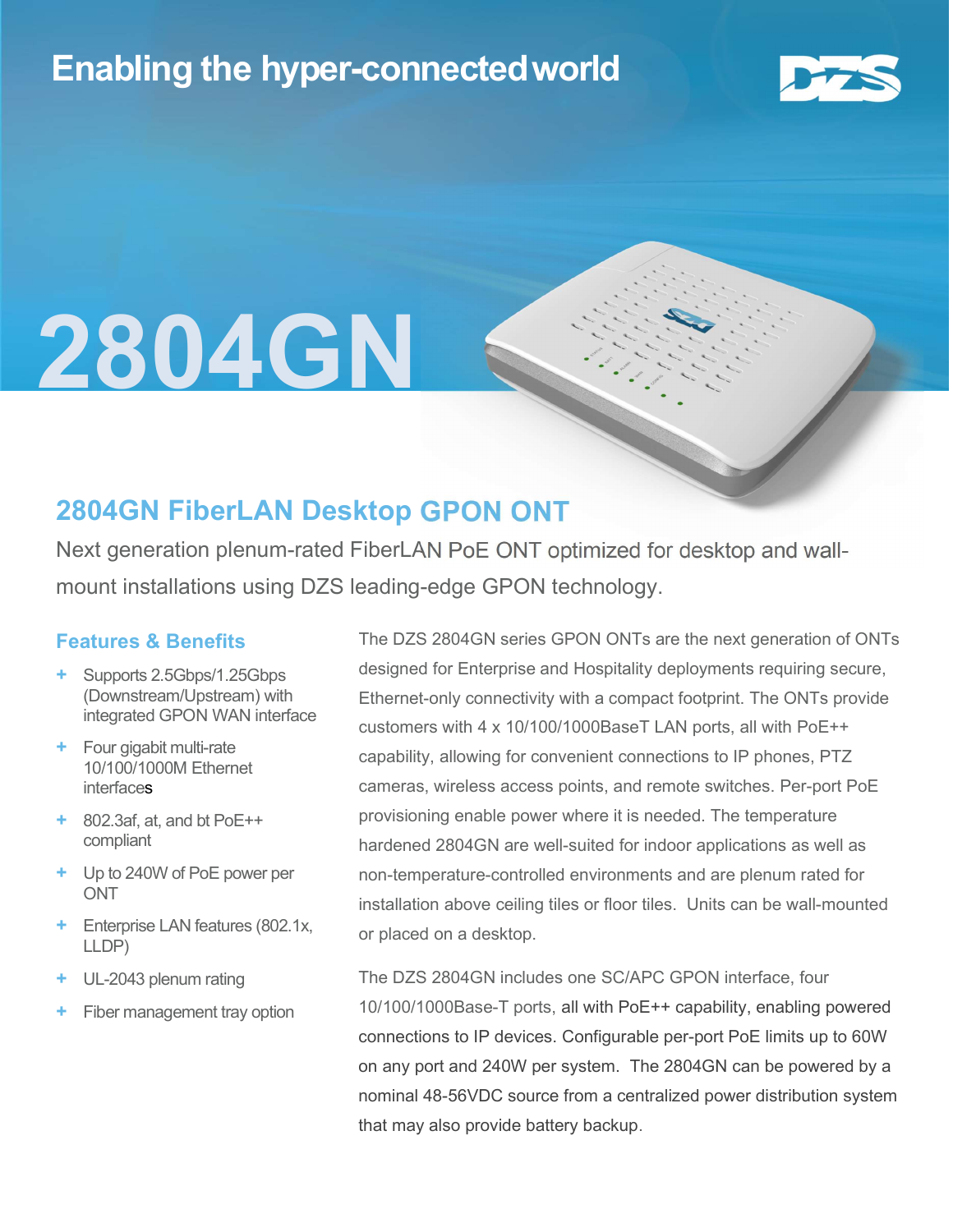# FiberLAN Desktop PoE ONT 2804GN



#### Service Scenario

The FiberLAN GPON network consists of an Optical Line Termination (OLT) located in a central location, and a set of Enterprise grade Optical Network Terminals (ONTs). All Ethernet LAN ports can be separated into different services allowing the configuration of dedicated ports for IP video and data for one or more business work groups or departments. Unique VLANs may be configured per user to ensure full isolation of each department's data traffic.

With LLDP-MED support for voice VLAN advertisement, 802.1x authentication, and DZS Dynamic VLAN Mapping capability for handling complex sets of packet classification rules, operators can expertly manage traffic on each ONT LAN port to provide optimum customer experiences.

#### Key Service Attributes

- FSAN ITU-T G.984 GPON Class B+ compliant
- + Four 10/100/1000MBase-T Ethernet ports, RJ45 supporting 1Gbps symmetrical services
- + All ports 802.3af, at, and bt PoE++ compliant
- + Plenum-rating when remote DC powering. Note that AC power supply units are not plenum rated.
- + Support of Radius 802.1x, LLDP
- + IPTV multicast, IGMPv2 and IGMPv3 services
- + Any-port, Any-service data model
- + Traffic management including Q-in-Q tagging, 802.1Q VLANs, multiple subscriber VLANs, per-port rate limiting
- + 802.1p priority bits, DiffServ and priority ques based on services types.
- + OMCI and TR-069/TR-98 management
- + DZS Universal Service Provisioning (USP), ONT SNMP Client
- + Local Web UI, DZS CPE Manager feature set
- + +48 VDC power source, option for battery backup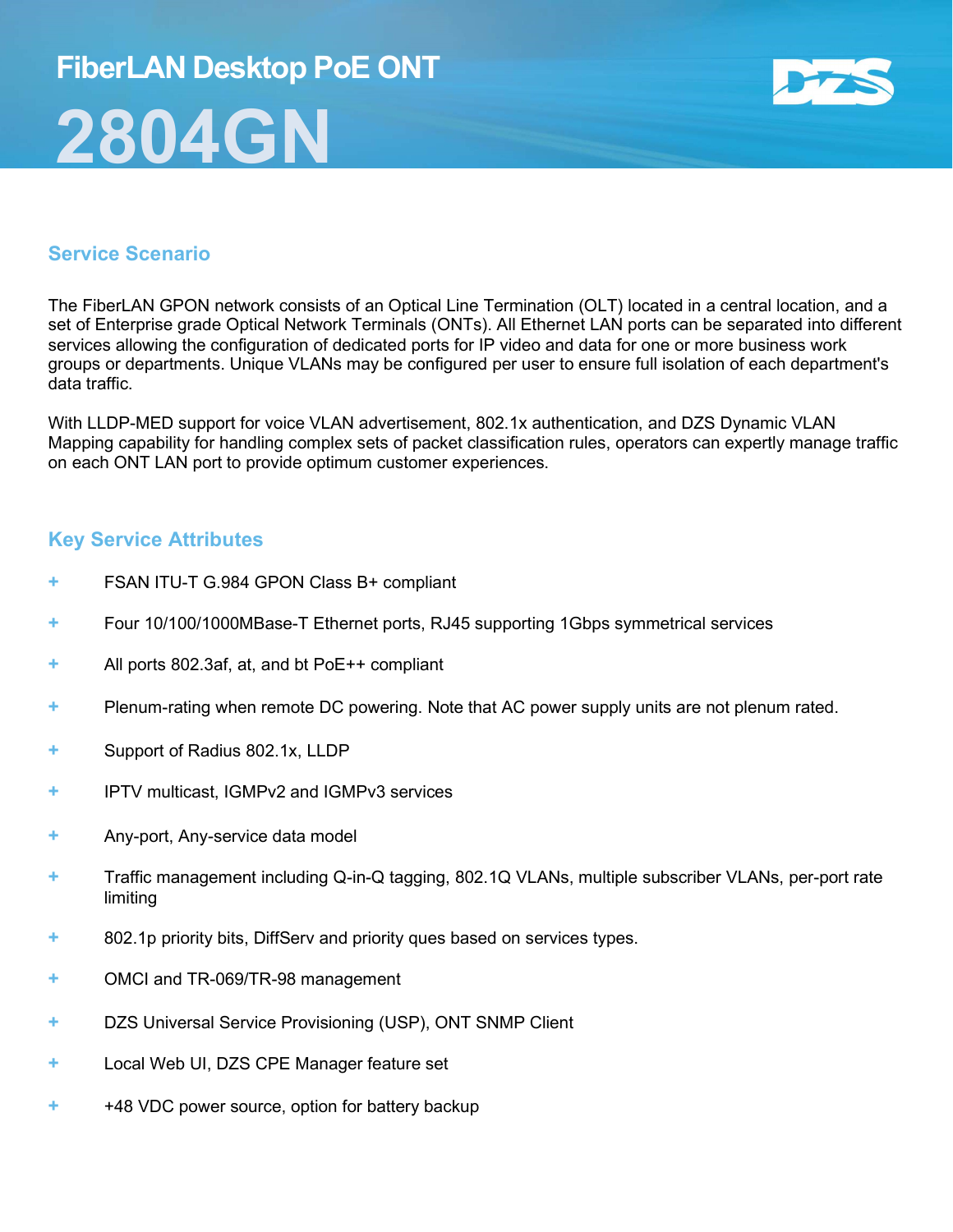## FiberLAN Desktop PoE ONT

# 2804GN

## Product Specifications

#### **Hardware**

- + Dimensions Width: 6.2" (158mm) Depth: 5.9" (150mm) Height: 1.54" (39mm)
- + Weight 0.77 LB (0.35 kg)
- + 256GByte Flash Memory
- + 512GByte SDRAM (DDR3)
- + GPON WAN Interface
- + Capacity:2.5Gbps Down/1.25Gbps Up

#### Interfaces

- + WAN: 1 SC/APC port, GPON
- + LAN:4 ports 10/100/1000MBase-T Ethernet (RJ45)
- + Power: 1 2x4 8-pin connector
- + LED Indicators
- + Recessed RESET button

#### GPON

- + Class B+ optics, 20km (12.4 miles), reach, max split 64
- + Maximum ODN Attenuation, +28.5 dB link budget
- + GPON Type B redundancy support
- + G.985 xPON co-existence filter
- + Transmitter, 1310nm, +0.5 to +5 dBm, DBF
- + Receiver, 1490nm, -28 dBm, APD/TIA
- + Forward Error Correction (FEC) per G.989.3
- + Dying Gasp

#### Ethernet LAN ports

- + Auto-MDI-X crossover control
- + Auto-Speed or manual selection
- + IEEE 802.3af, at, and bt PoE support on all ports
- + Max 61.6W PoE load on any port up to 123.2W total
- + IEEE 802.3ab 1000Base-T
- + IEEE 802.3u 100Base-T
- + IEEE 802.3az EEE
- + IEEE 802.1x Authentication

#### Quality of Service

- + HW-based internal IEEE 802.1p (CoS)
- + Strict Priority (SP)
- + 802.1Q(VLAN tag) QoS mapping ToS/CoS
- + 8 queues per port
- + Classified traffic can be tagged with VLAN ID and Ethernet Priority bit, and can be assigned to priority queues
- + Classify packets into different IEEE 802.1p priority queues according to DSCP values (RFC 2475)
- + The range of traffic shaping or ratelimit shall between 64 Kbps to the maximum port rate with 64kbps granularity. The accuracy error shall be less than ±10%.
- + DSCP IP CoS (RFC 2475)

#### Software Features

- + IEEE802.1D and IEEE802.1Q
- + Address learning with auto aging-L2/BPDU Filter
- + Support 2048 MAC learning addresses
- + Multiple T-CONTs/GEM ports per device
- + Flexible mapping between GEM port and T-CONT
- + Priority queues and scheduling on upstream
- + Activation with automatic discovered serial Number and password

#### IP Routing and Firewall

- + DHCP, Static-IP and PPPoE
- + NAT/NAPT
- + DNS Proxy
- + DHCP Server
- + UPnP, plug and play

#### IPv6

- + IPv4 and IPv6 Dual-Stack-Lite
- + Bridged Mode (transparent pass thru of IPv6 frames)
- + IPv6 support of BRouted and PPPoE Bridged VLANs
- + DHCPv6 client and server
- + Router Advertisement on LAN-side interfaces
- + SLAAC for automatic acquisition of WAN-side IPv6 addresses and GW
- + CLI, HTTP and TR-069 management via IPv6

#### **Environmental**

- + Operating Temperature 5~140°F (- 15~+60°C) Ex Temperature
- + Storage temperature -40~121°F (- 40~85°C)
- + Operating humidity 5 to 95% (noncondensing)
- + Altitude: –200 to 10,000 feet (–61 to 3,048 m) above sea level

#### Powering

- + DC power, 44-56VDC
- + Input power, 240W maximum
- + Power consumption, ~8W maximum

#### Management

- + ITU-T 984.1/G988 compliant OMCI interface
- + CPE Manager Web UI
- + CLI over telnet
- + SNMP Client
- + TR-069, TR-104, TR-98
- + DZS Universal Service Provisioning
- + LED indications for status

#### **Compliance**

- + FCC Part 15 Class B
- + ICES-003 Class B
- + CE Mark
- + Safety ETL/Intertek
- + IEC 62368-1, UL 62368-1, EN 62368-1
- + FDA IEC 60825-1
- + RoHS 2015/863/EU